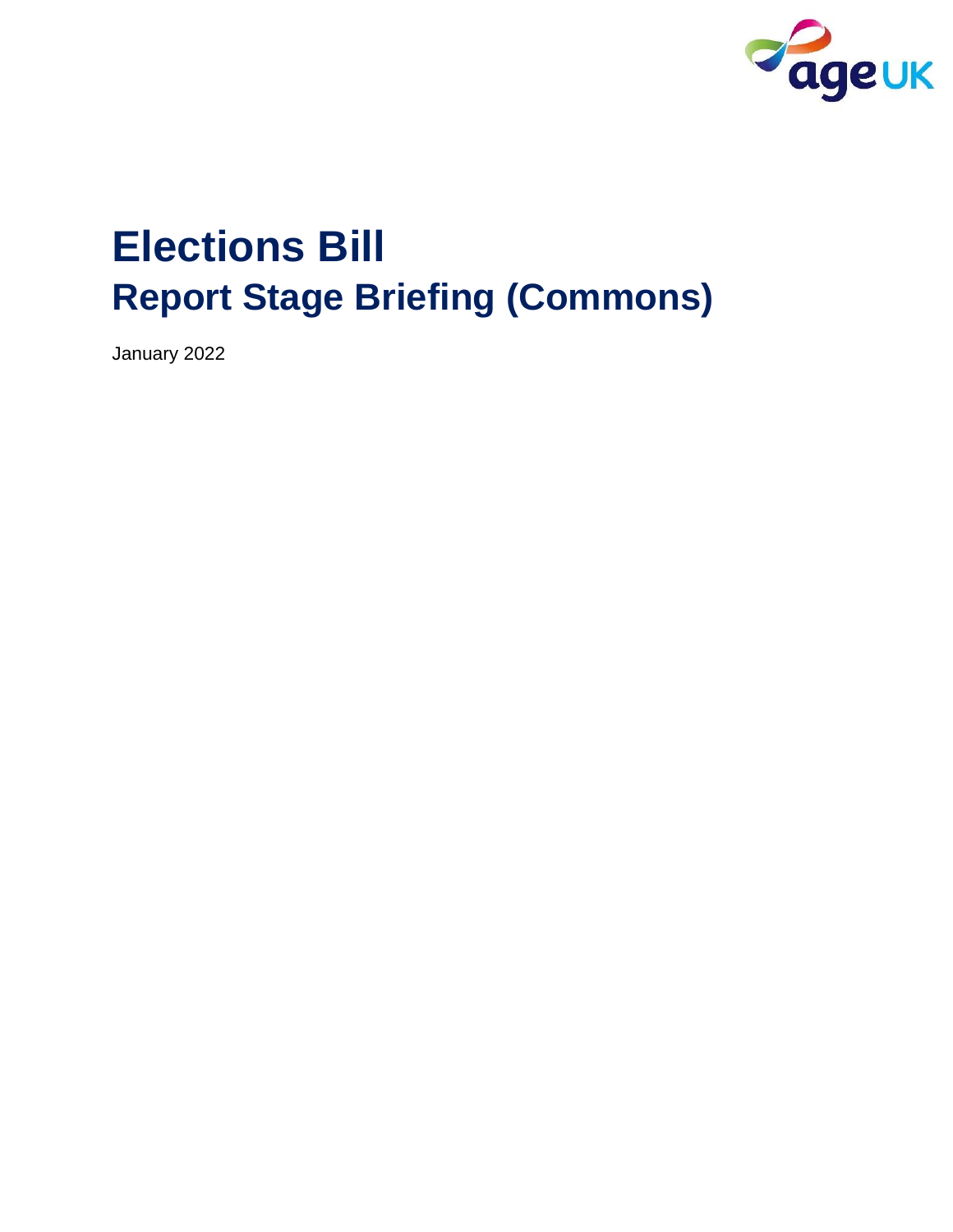

## **Summary**

Age UK has significant concerns about the impact of the introduction of photo ID for in person voting.

Older people are more likely to face hurdles when voting, including barriers to accessing transport and limited mobility which make getting to a polling station a lot harder. The proposed addition of compulsory photo ID, will further complicate in person voting.

Increasing confidence in the integrity of the electoral system is important but with no evidence that personation fraud in the UK is widespread and evidence that in small pilots, over a hundred people were unable or unwilling to return to a polling station to present valid photo ID, it feels that the introduction of this security measure is disproportionate to the threat of personation fraud. Age UK believes the proposal represents a sledge hammer to crack a nut. Any scheme put in place to address electoral fraud should not disenfranchise people who are less likely to hold recognised forms of ID, including older people.

*Age UK opposes Clause 1 of the Elections Bill, 'Voter Identification'. We would like the Government to remove Clause 1 of the Bill. We support Amendment 1 to leave out Clause 1 in the Elections Bill.* 

## **Ownership of photo ID**

Older people often face issues when they are asked to prove their identity. We have found that being asked for frequently held forms of ID like passports is more difficult for older people who are less likely to have one.

Data from the 2011 census shows that the number of people reporting that they do not have a passport increases with age**. 52% of people aged 85 and over reported not having a passport. Similarly, the percentage of people that report owning a driver's licence also decreases with age: 38% of those over 70 do not own a driving licence.**

We welcome the inclusion of the older person's bus pass in the proposed list of approved photo ID, but even with the inclusion of this pass, many older people do not already hold the forms of identification necessary to vote. Research commissioned by the Cabinet Office in March 2021 found:

- **2% of people aged over 70, (equivalent to approximately 180,000) living in Great Britain do not hold any of the forms of identification the Bill proposes would be accepted when voting**
- **Having to present photographic identification at the polling station would make voting difficult for 6% of people aged over 70, (equivalent to more than half a million people) living in Great Britain**
- **4% of people aged over 70, (equivalent to around 360,000 people) living in Great Britain would be less likely to vote**

These figures are likely to be underestimates of the true number of older people who will be affected. Older people living in care homes were excluded from the survey. The survey also had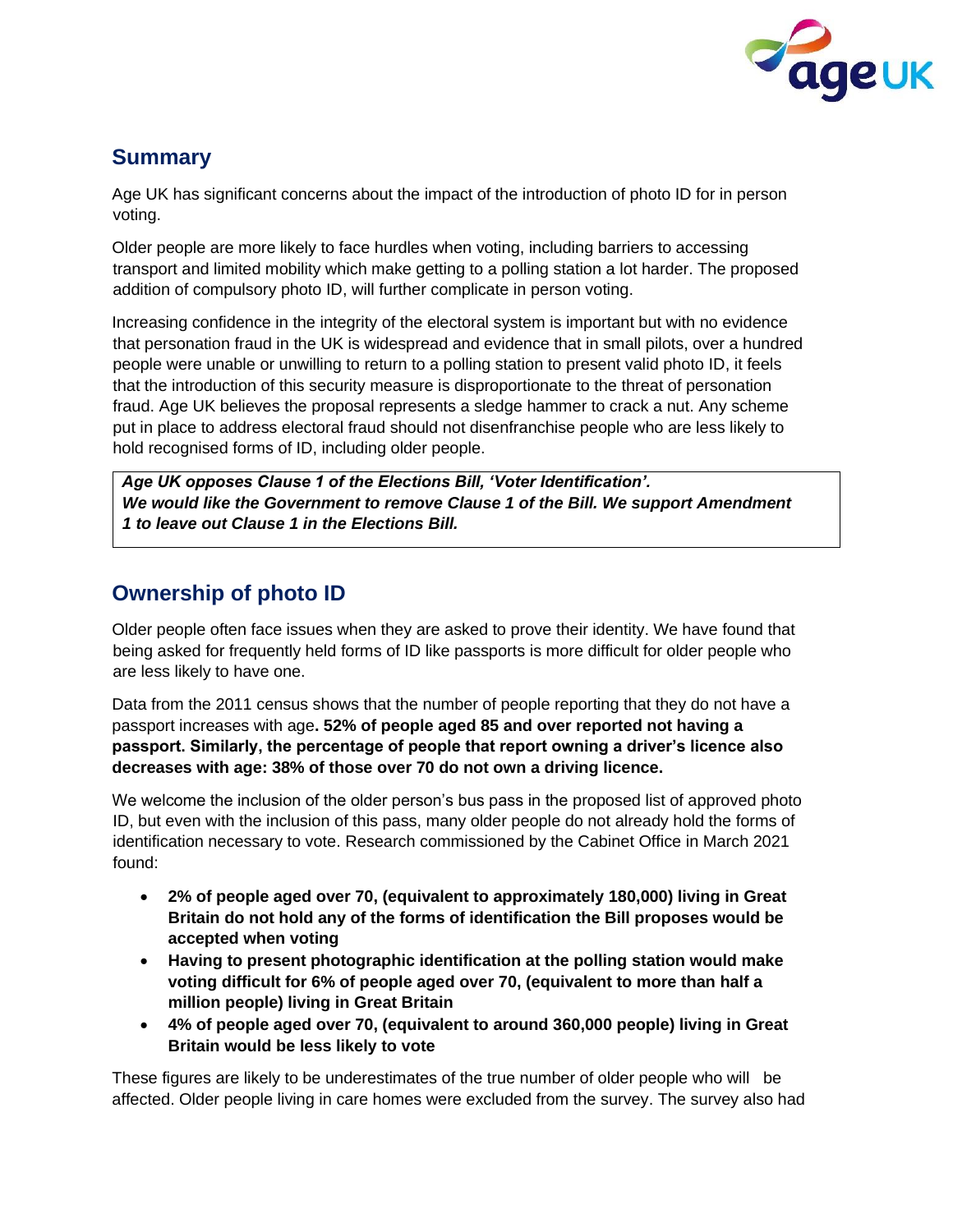

a very low response rate of 31%. Survey non-response is more common among people who are in poor health or socioeconomically disadvantaged, both of which are linked to a higher likelihood of not having identification and to greater existing barriers to voting.

### **Existing barriers to in person voting for older people**

Voting in person is a valuable way for older people to exercise their democratic rights and older people are very highly motivated to vote<sup>1</sup>. Age UK's analysis found that 70.2% of people aged over 65 prefer to vote in person.

|       | Prefer | In.    | By    | By    |
|-------|--------|--------|-------|-------|
|       | not to | person | post  | proxy |
|       | say    |        |       |       |
| < 65  | 0.3%   | 81.3%  | 17.3% | 1.0%  |
| $65+$ | 0.1%   | 70.2%  | 29.2% | 0.6%  |
| Total | 0.2%   | 78.3%  | 20.6% | 0.9%  |

Many older people already face barriers to in person voting. Adding to these difficulties by requiring them to find and present the correct forms of photo ID will only exacerbate the problem. In response, some people may simply decide not to participate.

In person voting is already difficult for some older people:

- **More than half of over 75s are disabled so experience the same difficulties with physical access, neurological and sensory impairment that other disabled voters face.**
- **Over half of over 75s have not used the internet in the past 3 months so registering online, being made aware of changes to voting arrangements and access to information from their council or political parties will be difficult.**
- **1 in 6 of over 80 year olds have dementia and that can lead to presumptions being made on their behalf by family members or professional carers that they should not register to vote even when on the day, they may have the capacity to exercise their vote.**
- **Those living in care homes may struggle to register to vote without support from the care home manager, and they will not have access to individual utility bills and other such evidence of their residence if this is required to gain access to a form of identification.**
- **Older people are likely to face barriers to accessing transport and limited mobility which make getting to a polling station much harder.**
- **Older people often provide care to spouses and other family members which can make leaving the house, even for short periods, difficult to arrange.**

#### **Mitigation against disenfranchisement**

<sup>1</sup> Age UK analysis of 2019 British Election Study Post-Election Random Probability Survey data, accessed here: [https://www.britishelectionstudy.com/data-objects/cross-sectional-data/](https://eur02.safelinks.protection.outlook.com/?url=https%3A%2F%2Fwww.britishelectionstudy.com%2Fdata-objects%2Fcross-sectional-data%2F&data=04%7C01%7CRoshni.Mistry%40ageuk.org.uk%7Cfd040fdf21a94211c9d508d9d671554e%7C143e1d48881647bc83de7c3dac270e2f%7C0%7C0%7C637776604655287050%7CUnknown%7CTWFpbGZsb3d8eyJWIjoiMC4wLjAwMDAiLCJQIjoiV2luMzIiLCJBTiI6Ik1haWwiLCJXVCI6Mn0%3D%7C3000&sdata=k5KTgXeNq5C02IPkm3f%2BM7wyU0A86TVRvB6m42BhIPM%3D&reserved=0)